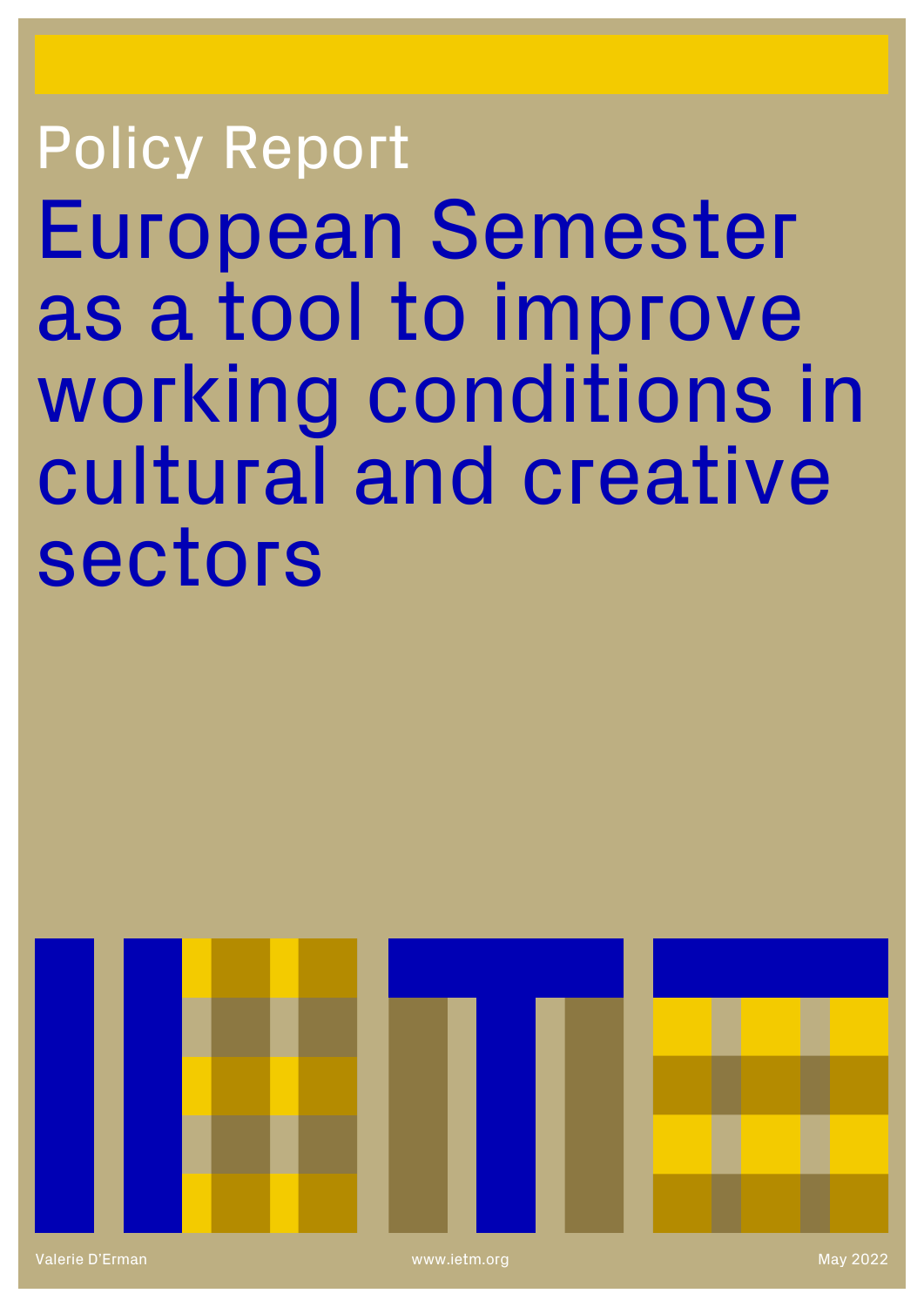IETM Policy Report: European Semester as a tool to improve working conditions in cultural and creative sectors

ISBN: 978-2-930897-51-6 May 2022

### Author

Valerie D'Erman Instructor, Department of Political Science Junior Researcher, EU Jean Monnet Network Grant "EUROSEM" University of Victoria Victoria, BC Canada vjderman@uvic.ca

Editing and coordination Elena Polivtseva

Published by IETM — International network for contemporary performing arts

Square Sainctelette 19, 1000 Brussels, BE +32 2 201 09 15 / ietm@ietm.org This publication is distributed free of charge and follows the Creative Commons agreement Attribution- NonCommercial-NoDerivatives (CC BY-NC-ND). You are free to reuse and share this publication or parts of it as long as you mention the original source.

This publication should be mentioned as follows: V. D'Erman, "European Semester as a tool to improve working conditions in cultural and creative sectors", IETM, May 2022.

### <https://www.ietm.org/en/resources>

For further information please contact: ietm@ietm.org

**Co-funded by** the European Union This report is an activity which is supported by the European Union as part of IETM Network Grant 2022-2024 NIPA: the New International in the Performing Arts.

Views and opinions expressed are however those of the author only and do not necessarily reflect those of the European Union. Neither the European Union nor the granting authority can be held responsible for them.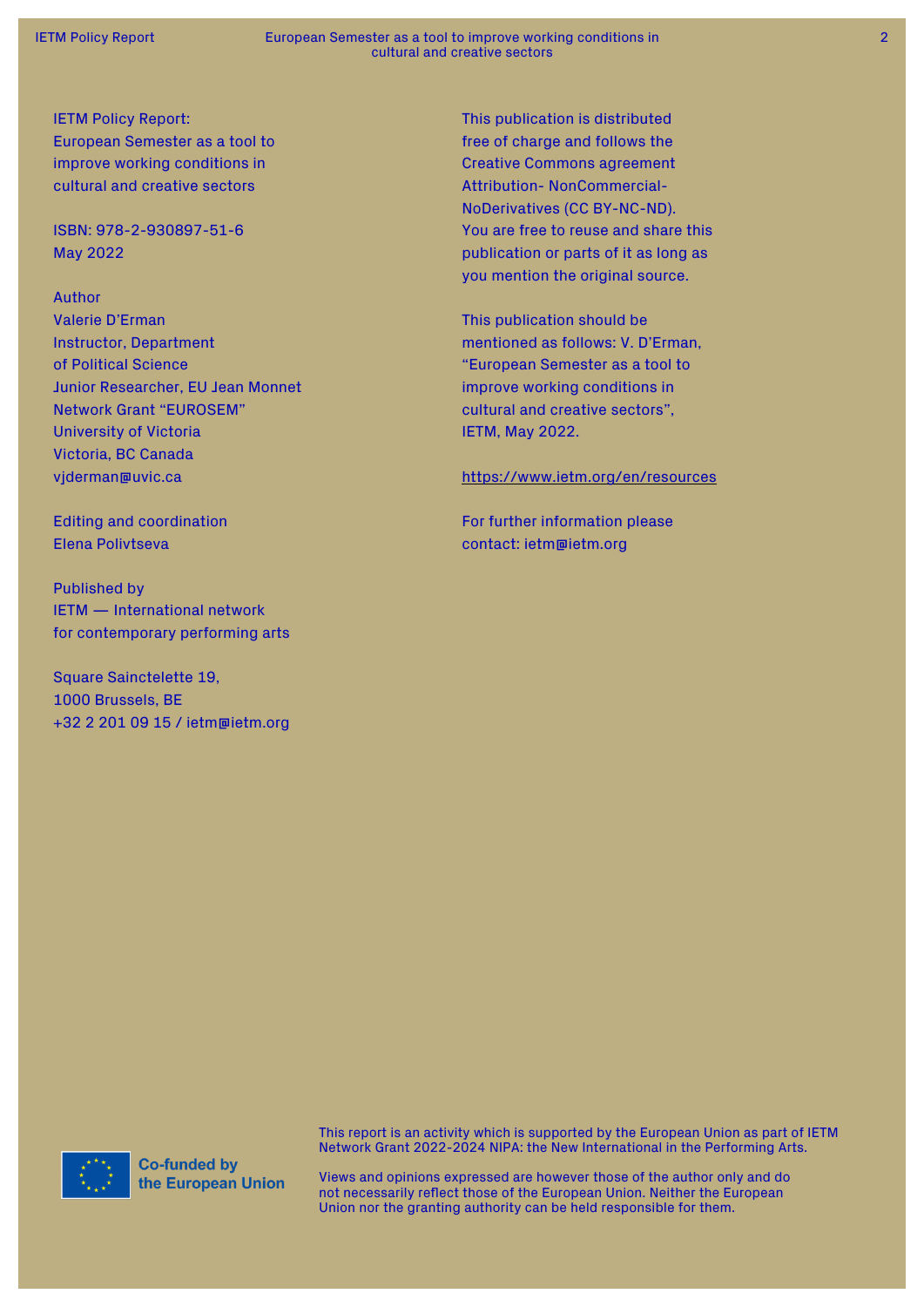## **Problem definition**

Many artists, performers, and cultural professionals working in and among the European Union (EU) member states lack access to social security provisions, stable career development, and sustainable conditions for work. This lack is particularly salient given the frequently inconsistent nature of funding and/or opportunities available to cultural professionals, as well as a lack of legal structures providing social protection to artists and sustainable frameworks for their career development. In addition, market-based mechanisms for artists and cultural professionals place a premium on prices being attached to a final product or performance for remuneration. Such product-based norms for pay frequently constrain the background circumstances necessary for the development of artistic careers. Examples of such circumstances include: affording oneself the time in which to creatively develop and produce; having access to the requisite space and materials in which to work on artistic and cultural endeavours; having access to some form of support in the event of illness, caregiving, and unanticipated events. As noted in a European Parliamentary Research Service briefing, "numerous independent freelance artists do not necessarily benefit from social protection and unemployment schemes" [1]. The COVID-19 pandemic has been particularly hard on artists and cultural professionals: lockdowns on social gatherings severely curtailed the performances and art shows that many in the cultural sector depend on for revenue, and widespread economic dislocations meant that consumers at large were less likely to spend money on the arts [2]. These upsets prompted by the pandemic further compounded the existing fragile and precarious nature of work in the cultural and creative sectors (CCS).

In addition, the amount of public support for artists and cultural producers/performers varies enormously among EU member states [3]. It is also important to take into account the reality that EU competences in the field of culture are limited and mostly extend to provisions of project-based funding and grant awards. This has implications for a longer-term geographic imbalance of artists and artistic endeavours throughout the Union, as well as implications for uneven access to national and regional outputs of cultural expression and production.

The purpose of this report is to outline the potential utility of the EU's European Semester, a macroeconomic monitoring mechanism designed to facilitate greater cooperation and convergence amongst the social and economic policies of member states. Designed to support the productivity and resiliency of the EU's single market, a notable aspect of what the European Semester provides is regular surveying of labour market conditions across the Union. Therefore, this report analyzes and provides suggestions for how the European Semester might help to facilitate more permanent mechanisms that maintain and improve the social and economic working conditions of artists and cultural producers. The utility of the European Semester for this endeavour has increased due to the recent Recovery and Resilience Facility (RRF) – a supranational rescue plan for EU member states in response to the COVID-19 pandemic – which is newly integrated into the Semester's framework for macroeconomic surveillance.

The incorporation of the RRF into the European Semester helps to incentivize coordination between national and supranational levels, as the grants and loans issued via the RRF can potentially generate more domestic responses to EU prescriptions.

[1] EPRS (May 2020). "EU support for artists and the cultural and creative sector during the coronavirus crisis." Author: Magdalena Pasikowska-Schnass Members' Research Service. PE 649.414.

[2] Trakivina, Ekaterina, and Pierluigi Sacco (7 September 2020). "Culture shock: COVID-19 and the cultural and creative sectors." OECD: Organization for Economic Cooperation and Development. Retrieved from: [https://www.oecd.org/coronavirus/policy-responses/culture-shock-covid-19-and-the](https://www.oecd.org/coronavirus/policy-responses/culture-shock-covid-19-and-the-cultural-and-creati)[cultural-and-creative-sectors-08da9e0e/](https://www.oecd.org/coronavirus/policy-responses/culture-shock-covid-19-and-the-cultural-and-creati)

<sup>[3]</sup> Klamer, Arjo, Lyudmilla Petrova, and Anna Mignosa (2006). "Financing the Arts and Culture in the European Union." European Parliament, DG Internal Policies of the Union: Policy Department, Structural and Cohesion Policies. IP/B/CULT/ST/2005\_104, PE 375.309.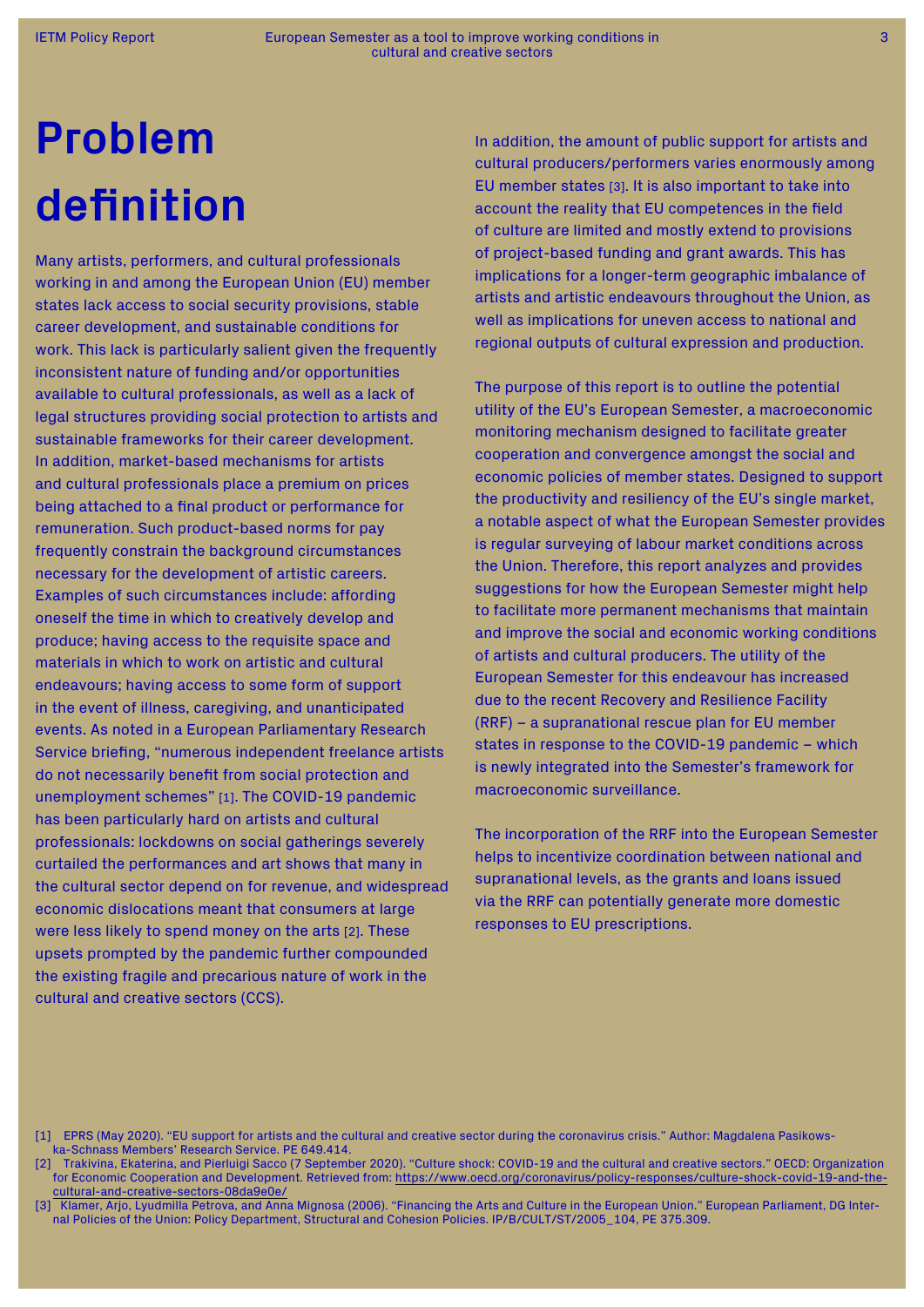### **What does the EU already do for artists and cultural professionals?**

The supranational level engages in several types of endeavours to provide support for cultural sectors, both through indirect investment in member states and direct EU granting programs. A comprehensive summary of various funding sources for culture can be found through the CulturEU Funding Guide, which houses a wide variety of granting opportunities for various areas of Creative and Cultural Sectors (CCS) [4]. Such funding programmes contribute enormously to the financial abilities of individuals and organizations to undertake projects, often in the short-term. They do not, however, sufficiently contribute towards a convergence of funding opportunities within and among member states, and they don't necessarily contribute to longer-term sustainable working conditions. As the recent COVID-19 pandemic has demonstrated, short-term funding solutions are but not sustainable in the long-run, and an absence of supportive working structures can erode the foundations of CCS working professionals. The pandemic stimulated newer forms of EU-level support in the short-term for small- and medium-sized enterprises (SMEs), for the self-employed, and for EU-level unemployment funds [5]. Self-employment, temporary employment, and SMEs predominate in cultural and creative sectors, and therefore these newer support tools provide important precedents for artists, performers, and cultural producers in and among the EU community of members. These new emergency forms of EU-level support, invaluable in the short-term, were for some countries and regions the first of their kind for CCS workers. This development illuminated the strong need for more consistent underlying forms of support for the creative and cultural sectors, as well as a greater degree of consistency for working conditions throughout the EU.

The major EU programme for culture is Creative Europe, developed to help audiovisual, cultural and creative professionals to reach new audiences and to support the development of cross-border cooperation and networks. The first instance of this programme ran from 2014-2020 with a budget of €1.46 billion. This has since been renewed for 2021-2027 with an increased budget of €2.2 billion. The objectives of the Creative Europe programme are to support the competitiveness of the EU's audio-visual sectors, help the cultural and creative sectors "seize the opportunities" of the digital age, and to support the culture and media industries in contributing to sustainable growth, jobs and social cohesion in the EU [6]. Funding opportunities underscore the EU's central single market aims to remain a productive and competitive actor within cultural and media sectors. This is visible through the Commission's repeated emphasis on the interplay between digital technology and culture, as well as through the programme's earmarking of funds for media activities that promote cross-border accessibility. Direct fellowships are much more geared towards academic and sciencebased research projects, as through Horizon Europe funding and Erasmus+ funding. The Horizon Europe programme targets research in the arts and humanities in areas of cultural heritage and the cultural and creative industries, and Erasmus funds support social participation in areas of cultural and academic exchange. Both of these programmes are geared toward supporting the production of knowledge and exchange, as well as opportunities for direct support of artists and performers.

Direct support is frequently, but not always, attached to those areas of expression that are more explicitly linked to European integration and/or celebration of the EU community. As stated in the EU body of treaty laws: "Article 167 of the Treaty of the Functioning of the European Union defines the role of the European Union (EU) in the area of culture: it supports, coordinates or supplements the actions of member countries and seeks to bring Europe's common cultural heritage to the fore. The EU supports actions to preserve cultural heritage, and promote cooperation and transnational exchanges between cultural institutions in member countries" [7].

<sup>[4]</sup> European Commission (a). "Culture and Creativity." Retrieved from: [https://culture.ec.europa.eu/funding/cultureu-funding-guide/discover-fund](https://culture.ec.europa.eu/funding/cultureu-funding-guide/discover-funding-opportunities-for-the-c)[ing-opportunities-for-the-cultural-and-creative-sectors](https://culture.ec.europa.eu/funding/cultureu-funding-guide/discover-funding-opportunities-for-the-c)

<sup>[5]</sup> EPRS (May 2020).

<sup>[6]</sup> European Commission (b). "Culture and Media." Retrieved from: [https://ec.europa.eu/info/topics/culture-and-media\\_en.](https://ec.europa.eu/info/topics/culture-and-media_en)

<sup>[7]</sup> EUR-Lex. (2021). "Culture". Retrieved from [https://eur-lex.europa.eu/summary/chapter/culture.html?root\\_default=SUM\\_1\\_CODED%3D10&lo](https://eur-lex.europa.eu/summary/chapter/culture.html?root_default=SUM_1_CODED%3D10&locale=en)[cale=en,](https://eur-lex.europa.eu/summary/chapter/culture.html?root_default=SUM_1_CODED%3D10&locale=en) last accessed 22 February 2022.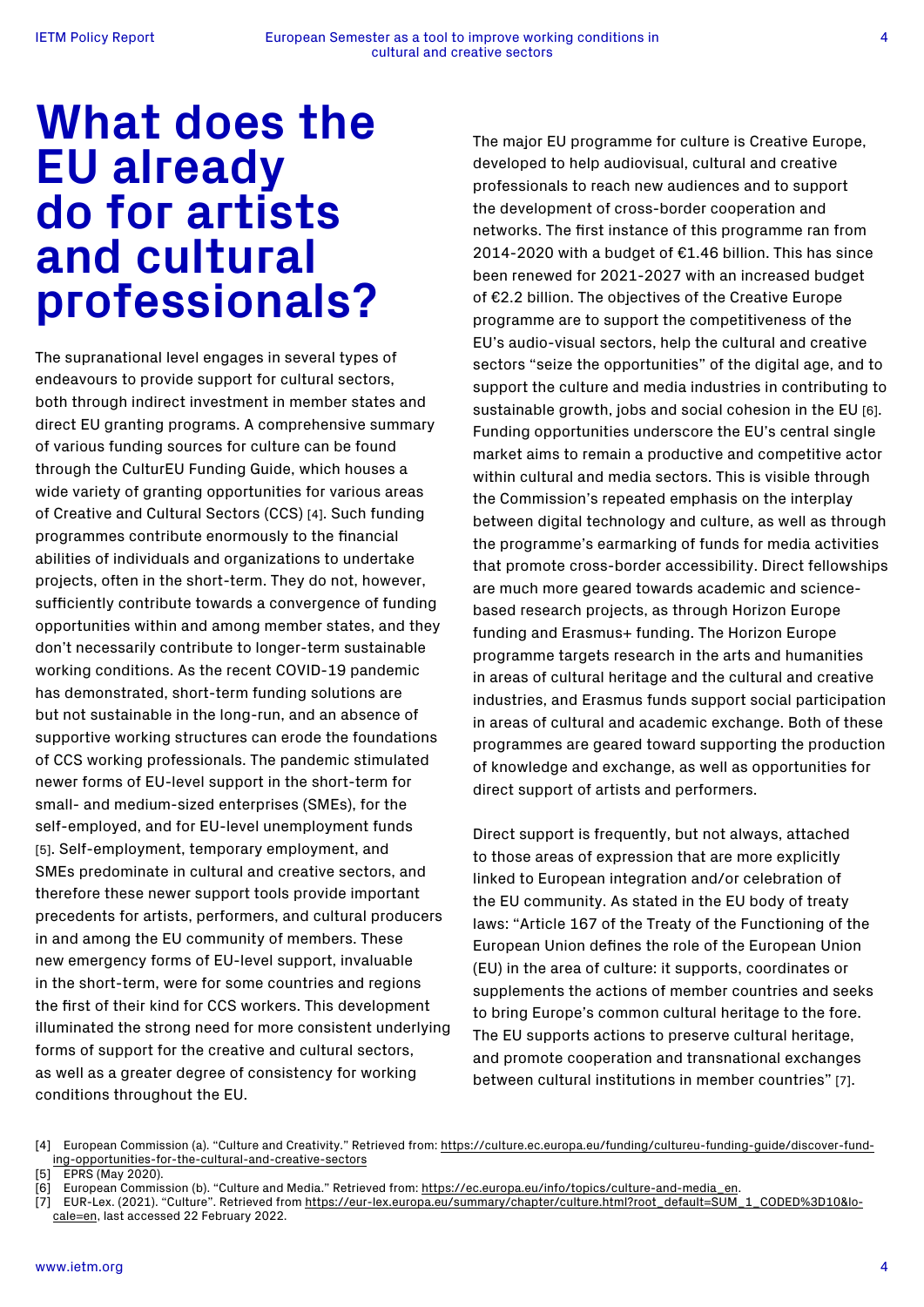Some examples of EU initiatives, through the Directorate-General for Education, Youth, Sport and Culture (DG-EAC) are 'Heritage Days' and 'Capitals of Culture', both of which serve to promote local sites and areas for the wider pan-European community.

While all of the above opportunities provide significant and critical sources of funding for various kinds of CCS projects, the majority of them are individually granted, and do not contain provisions for the kinds of hidden social security protections that accompany employment in many other sectors. They also do not motivate a reasonable convergence of opportunities or working conditions across EU member states. Given that working professionals in creative sectors frequently encounter precarity and irregularity in their contracts and working conditions, and taken together with the stark realities of recent pandemic economic downturns, it is ripe time for a consideration of how to foster more support for CCS professionals. Accounting for the parameters of EU competences within domestic political economies, this report focuses on the macroeconomic framework of the European Semester to attend to this consideration.

**What is the European Semester, how does it work, and how might it be of use for furthering reforms in cultural and creative sectors?** The European Semester (ES) began in 2011 as a means to indirectly encourage socioeconomic coordination among EU member states in the immediate aftermath of the global financial crisis and the EU sovereign debt crisis. Neither the EU nor the European Central Bank (ECB) have direct authority over decision-making regarding public finances and fiscal policy, which remain the sole purview of domestic governments. As such, the ES is a mechanism for achieving better macroeconomic coordination among EU member states. It offers a timetable for proposing, discussing and implementing economic and fiscal policy reforms over the course of a year to encourage more alignment of national budgetary and economic policies towards commonly agreed-upon objectives. It also provides a systemized mode of governance that helps the EU to monitor and make recommendations on national economic performances and policy outputs [8]. Also notable within the ES's purview is that despite the emphasis on economic convergence in and among member states, it also attends to social policies and social conditions that are intertwined with fiscal and economic coordination [9].

The ES cycle begins in November and ends in October. The most prominent player in the process is the Commission, where analyses, assessments and proposals originate. The Commission starts off the process by publishing its Annual Growth Survey (AGS) that identifies for the coming year the key reform priorities for the EU as a whole. The AGS is undertaken by a limited number of actors within the Commission and across various Directorate-Generals, but predominantly within the DG for Economic and Financial Affairs (DG ECFIN) as well as the DG for Employment, Social Affairs, and Inclusion (DG EMPL). It also publishes detailed Country Reports that contain key challenges and reform progress of each member state. Based on its assessment, the Commission proposes country-specific recommendations: CSRs. These CSRs, provided to each member state, are written by Commission task-forces in response to internal evaluations of the member states' economic plans. The guiding principles are to simultaneously provide and strengthen the preventative arm of the Stability and Growth Pact of the EU's single currency and single market, while remaining attentive to the specific nuances of each domestic political economy.

[8] Verdun, Amy and Jonathan Zeitlin (2018), "Introduction: the European Semester as a new architecture of EU socioeconomic governance in theory and practice." Journal of European Public Policy, Vol. 25, No. 2: 137-148, <https://doi.org10.1080/13501763.2017.1363807>

[9] Zeitlin, Jonathan and Bart Vanhercke (2018). "Socializing the European Semester: EU social and economic policy co-ordination in crisis and beyond." Journal of European Public Policy, Vol. 25, No. 2: 149-174,<https://doi.org.10.1080/13501763.2017.1363269>.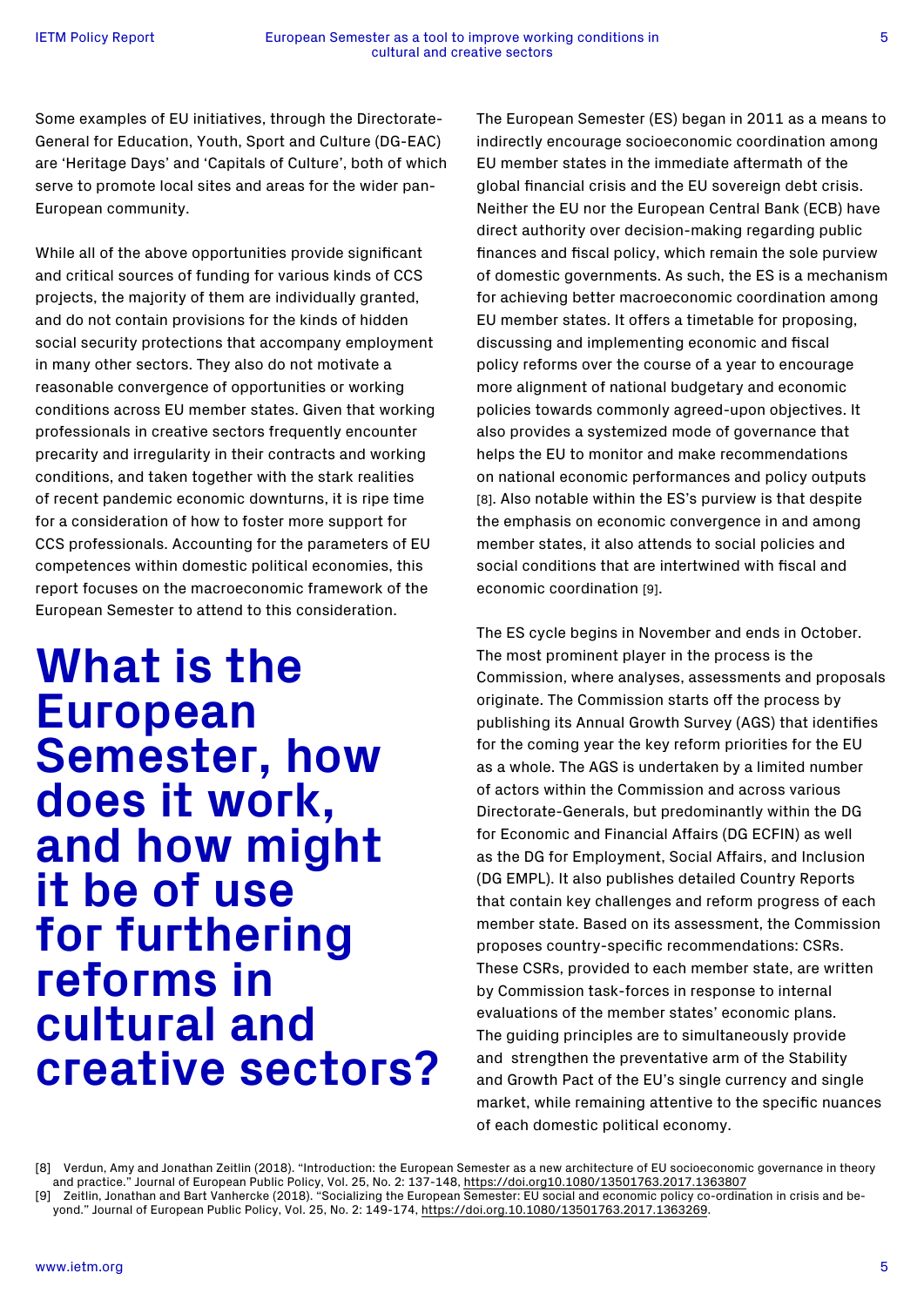This requires tailoring prescriptions that are more pragmatically geared toward the each country's individual variations of capitalism and governmental organization; to include (but not limited to) the particular circumstances of taxation, spending, social partners, and social benefits available within the region, as well as considerations of regional dynamics (federalism or unitary systems) and public administration capabilities. The basis of CSR content derives from overarching objectives of single market coherence (such as the EU's strategies for industry, SMEs, etc.), but also – notably – from a more general ambition to reduce social as well as economic imbalances between member states. To this end, CSRs go beyond fiscal policies in their recommendations to include targeted prescriptions on inclusivity of workplace policies, social protections, and social security provisions [10]. As an aside, while the newer aspirations of the European Green Deal and Digital Strategy are incorporated into the Rescue and Recovery Facility (see below) and likely influence the content of some specific CSRs, they are not necessarily integral to CSR content; indeed, each cycle of the Semester and related CSR content reflects various topical issues and considerations [11].

After the Commission composes the initial CSRs, the Council then reviews them and provides final text. Recent research suggests that the Council, composed of direct member state political representatives in various Council formations, selectively edits the Commission's recommendations [12]. This finding suggests that member states have input into the language and framing of the recommendations being given to them by the Commission, which likely helps with how the final content of the recommendations is tailored to domestic conditions.

These CSRs cover a wide range of policy fields, including fiscal governance, financial markets, employment, competition, public administration, and social policy. A content analysis of CSRs from 2012-2018 show that a majority of CSRs focus on fiscal policies – a logical finding given that the Semester's origins stem from the

fiscal imbalances that ushered in the sovereign debt crisis. However, within the policy topic area of fiscal policy, CSR recommendations vary a great deal in terms of problem identification and prescriptions for reducing fiscal imbalances within the EU and particularly among the euro currency area [13]. As well, the macroeconomic focus of the ES also places a relatively significant amount of emphasis on the social policies that necessarily must support the overarching integration project. The European Council provides policy orientations that are based in part on the AGS, and later on endorses the Council decision on CSRs, granting political confirmation by formally adopting and sometimes modifying the CSRs. The European Parliament (EP) accompanies the process, normally within the Employment and Social Affairs Committee [14]. It adopts resolutions and reports on the AGS and the CSRs each year and may invite the Presidents of the Commission, Council, European Council and Eurogroup to discuss the ES through an 'Economic Dialogue'. The 'national semester', which takes place during the second half of the year, is a period during which member states consider the recommendations as they implement socioeconomic reforms and adopt national budgets for the next year (draft national budgets are due to the Commission by mid-October just before the cycle starts again) [15].

Research on the effectiveness of the Semester is not conclusive. While most scholars recognize the Commission's success in furthering the realm of EU economic governance with the Semester mechanism, they are divided on the amount of cause-and-effect that can be attributed to recommendations vis-à-vis domestic reforms. Vanheuverzwijn (2017) finds that the Semester has indeed been effective, but that this impact is visible in informal discretionary manners, rather than formal legal provisions. This is because the Commission, through the Semester, is able to use the CSRs to fill in some of the uncertainties in the legal tools of the Stability and Growth Pact and the Macroeconomic Imbalance Procedure, but needs to do so in a political fashion in order not to antagonize member states [16] .

<sup>[10]</sup> Zeitlin and Vanhercke (2018).

<sup>[11]</sup> At the time of writing, the European Semester has only just resumed its cycle in 2022, after two years of pandemic-related pause.

<sup>[12]</sup> A prominent example of this research can be found in: Baerg, Nicole, and Mark Hallerberg (2022). "Council Checks of the Commission under the European Semester: Does Member State Power and Euroscepticism Still Matter?" JCMS: Journal of Common Market Studies, Vol. 60, No. 1: 58-80, <https://doi.org/10.1111/jcms.13268>

<sup>[13]</sup> D'Erman, Valerie, Jörg Haas, Daniel Schulz, and Amy Verdun. (2019). "Measuring Economic Reform Recommendations under the European Semester: 'One Size Fits All' or Tailoring to Member States?" Journal for Contemporary European Research, Vol.15, No.2: 231-252. [https://doi.](https://doi.org/10.30950/jcer.v14i3.883 ) [org/10.30950/jcer.v14i3.883](https://doi.org/10.30950/jcer.v14i3.883 )

<sup>[14]</sup> European Council (n.d.). "How the European Semester works." Retrieved from: [https://www.consilium.europa.eu/en/policies/european-semester/](https://www.consilium.europa.eu/en/policies/european-semester/how-european-semester-works/) [how-european-semester-works/](https://www.consilium.europa.eu/en/policies/european-semester/how-european-semester-works/)

<sup>[15]</sup> Verdun and Zeitlin (2018).

<sup>[16]</sup> Vanheuverzwijn, Pierre (2017). "How the Commission fills in the blanks of the European Semester. Incomplete contracts and supranational discretion in the EU's post-crisis economic governance." Politique européenne, Vol. 55, No. 1: 8-35.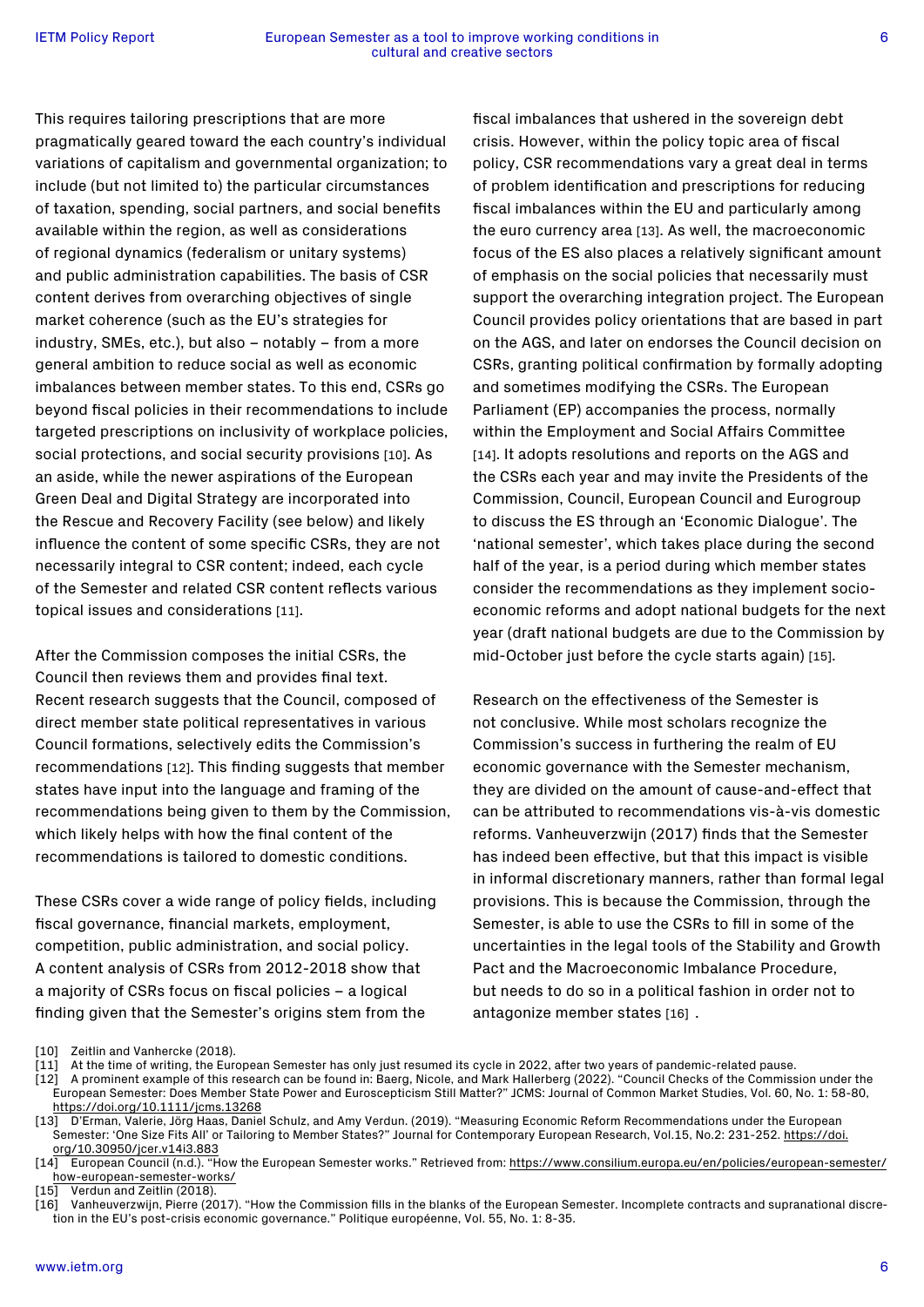By contrast, other studies that focus on the measurable indicators of the Semester find that the overall weak implementation rates of country reforms in response to CSRs indicate a lack of effectiveness toward Semester objectives [17]. However, implementation rates vary a great deal according to both countries and policy areas, and do not tell the whole story of how domestic actors might be slowly adapting to CSR prescriptions over the longer term [18]. A synthesis of competing perspectives on the topic seems to suggest that the Semester indeed serves a purpose toward greater macroeconomic coordination, if perhaps indirectly through softer-law channels. Indeed, one recent piece of research on domestic adaptation to wage-related CSRs highlights that domestic actors are more likely to make use of EU-level prescriptions when those prescriptions support existing interests, and are more likely to ignore CSRs when the prescriptions contradict existing interests [19].

 The ES as a tool for macroeconomic coordination and as a new form of governance has been criticized by academics and policy-makers on two fronts. The first set of criticisms is targeted at the effectiveness of the ES, citing the low rate of implementation of CSR prescriptions. The central thesis in this area suggests that the Semester is both overly bureaucratic and not strong enough in its monitoring and enforcement mechanisms [20]. The second set of criticisms instead holds that the ES is overly intrusive and too much of an infringement upon sovereign decision-making in areas of local nuance. In this vein, the ES exacerbates rather than resolves the differences in and among member states [21]. These two sets of criticisms are relevant for the investigation of how the ES might be better utilized as a source of support for creative and cultural producers in the EU. The first set of criticisms suggests an approach that works with the expectations and reality of how the ES engages with member states, recognizing the narrow purview of CSR content and the limited scope of monitoring and enforcement. The second set of criticisms is particularly relevant for the area of culture – an area which is normally highly attuned to the

particularities of local traditions, practices, and modes of expression, and where too much EU-level input might invite further criticism of an imposition on sovereignty. This set of criticisms suggests an approach that works with the practices of the ES that are the most relevant and well-received by member states, as established by published evidence on the interpretation of CSRs. The logic here would be to maximize the Semester's 'successes' in the areas of labour market support, and to avoid recommending that the ES is used overly aggressively towards the local dimension [22]. For the purposes of this report, the CSRs are a particularly relevant tool of the European Semester for providing direct and tailored prescriptions to EU member states – at least within distinct areas of policy-making that pertain to macroeconomic convergence in the single market. The official definition of a CSR, according to the Commission, is a set of recommendations which "provide policy guidance tailored to each EU country on how to boost jobs and growth, while maintaining sound public finances". These sets of recommendations adapt priorities identified at the EU level to the respective national level and attend to potential sets of progress towards these priorities in the immediate 12-18 month short-term period following [23]. In doing so, the CSR content strikes a balance between broad suggestions of best practice and specific prescriptions for modification of domestic policy. Given that the cultural sector is one characterized by enormous variation between member states in terms of employment provisions for temporary workers, the CSRs seem to offer a reasonable point of engagement between the overarching macroeconomic surveillance aims of the EU and the more nuanced considerations at play in domestic labour markets.

#### *Recovery and Resilience Facility (RRF)*

The COVID-19 pandemic, although a public health crisis, initiated widespread severe economic downturns across Europe due to mandated lockdowns of almost all elements of interpersonal activities and numerous workplaces. In response to the economic impacts of the pandemic, the

ter?" CEPS Research Report 2017/15. Online:<https://www.ceps.eu/publications/how-strengthen-european-semester>

<sup>[17]</sup> Efstathiou, Konstantinos and Guntram B. Wolff (2018). "Is the European Semester effective and useful?" Bruegel, Policy Contribution, No. 9: <https://www.bruegel.org/2018/06/is-the-european-semester-effective-and-useful/>

<sup>[18]</sup> D'Erman et al (2019).

<sup>[19]</sup> D'Erman, Valerie, Daniel Schulz, Amy Verdun, and Dennis Zagermann (2022). "The European Semester in the North and in the South: Domestic [20] One prominent example of this line of criticism can be found here: Alcidi, Cinzia and Daniel Gros (2017). "How to strengthen the European Semes-

<sup>[21]</sup> One prominent example of this line of criticism can be found here: Regan, Aidan (2017). "The imbalance of capitalisms in the Eurozone: Can the north and south of Europe converge?" Comparative European Politics, Vol. 15, No. 6: 969-990.

<sup>[22]</sup> D'Erman et al (2022).

<sup>[23]</sup> European Commission (2018). "Fact Sheet: European Semester 2018 Spring Package explained. [http://europa.eu/rapid/press-release\\_MEMO-](http://europa.eu/rapid/press-release_MEMO-18-3847_en.htm)[18-3847\\_en.htm](http://europa.eu/rapid/press-release_MEMO-18-3847_en.htm)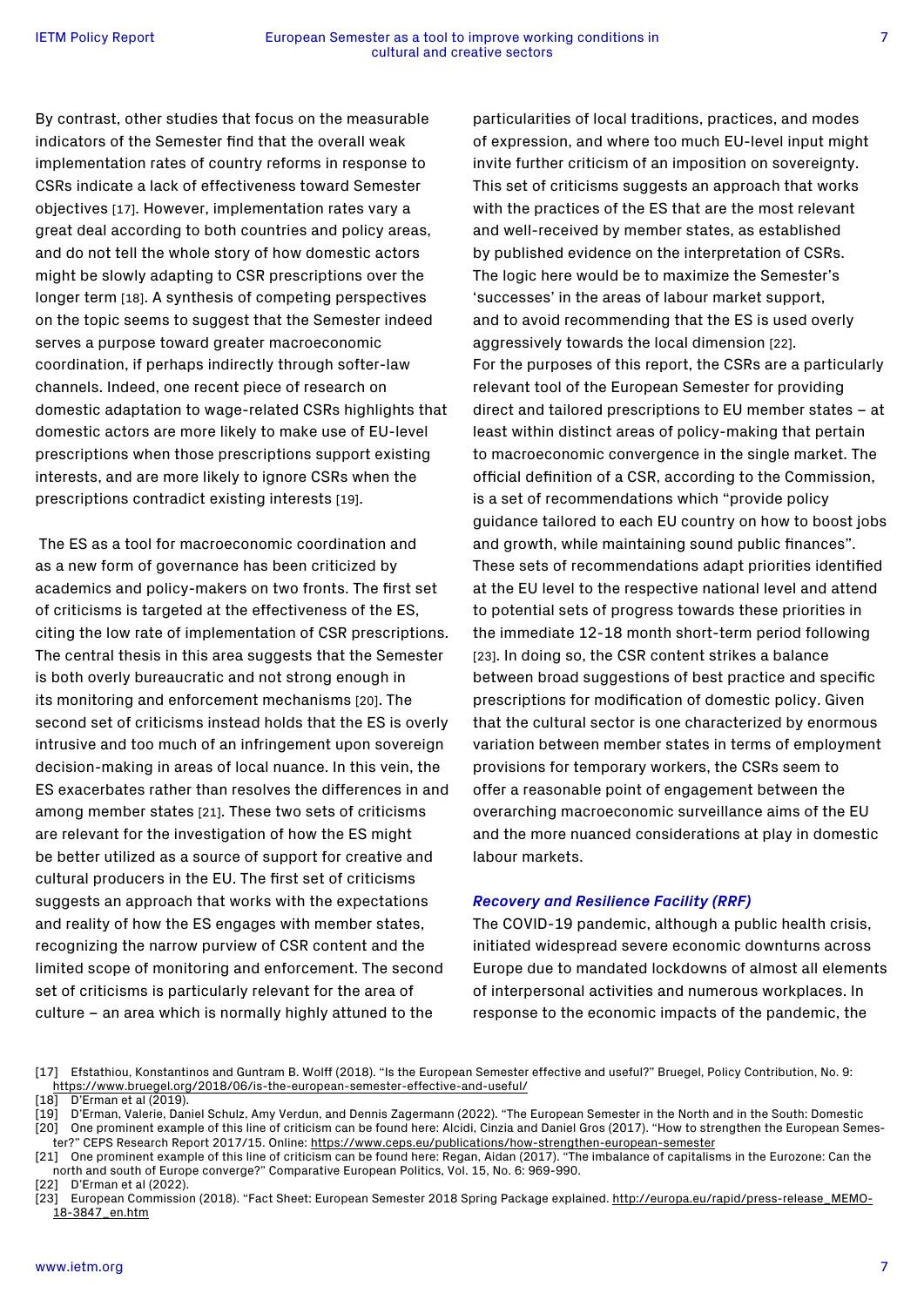EU initiated a major rescue package during the summer of 2020. This became the Recovery and Resilience Facility (RRF), an institutional structure to provide financial support to member states through a combination of grants and loans. The RRF relies upon the European Semester as the framework for its governance. To access the RRF funds, member states needed to submit detailed National Recovery and Resilience Plans (NRRPs). The submission of these plans, along with the timing of the final adoption of the CSRs in the European Council, demonstrate a solidification of the Semester's role towards a slightly 'harder' form of governance than it had been prepandemic. The RRF Regulation of February 2021 stipulated that "the European Semester for economic policy coordination (European Semester), including the principles of the European Pillar of Social Rights, is the framework to identify national reform priorities and monitor their implementation" [24]. The Regulation identifies three areas of intersection between the ES and the RRF: the NRRPs will contribute to address challenges identified in the relevant CSRs, or in other relevant documents officially adopted by the Commission in the Semester; member states may submit their National Reform Programme (NRPs) and CSRs in a single integrated document; and (c) twice-yearly reporting on the progress made towards CSR prescriptions and the RRPs will take place in the context of the ES [25].

Vanhercke and Verdun (2022) suggest that the ES is likely to evolve towards a more binding structure as a result of the new linkage with the RRF. This is because the nature of the NRRPs stimulate more domestic ownership of reform processes as member states need to identify the targets and milestones against which implementation will be assessed, and because of the financial incentives within the RRF attached to reporting and implementation. Taken together, the authors suggest that this intersection has the potential to compel member state governments to take the CSRs more seriously, and to capitalize on the opportunity to seek support for specific domestic needs [26].

With regards to CCS, the current intersection of the RRF within the ES provides a potential point of opportunity for support. The macroeconomic framework of the ES

provides an important point of communication between the EU-level and the domestic level, and the RRF prompts internal domestic debate over how to best utilize recovery funds towards supporting and rebuilding the economy in response to pandemic measures. Given the parameters of the ES and the targeted nature of RRF funds, this report suggests that the best way to maximize the utility of the ES for CCS is to focus on the structural policies surrounding the working conditions of cultural professionals. The benefit here is that the RRF can serve to prompt more concrete action on better working and social security policies for those employed in the CCS, and that the ES can provide a monitoring and surveillance mechanism that prompts action from member states. Empirical data on the impact of the RRF and its potential ability to 'harden' some of the mechanisms of ES does not yet exist due to the novelty of the funds, but the next round of NRRPs is likely to help develop future insights on this relationship. The next section provides an overview of the Semester's specific policy areas and points of contact for influence that might be of best use for CCS workers.

### **Strategies for maximizing the potential utility of the European Semester**

It should be noted that the origins of the ES are contained in the responses to the sovereign debt crisis which occurred among various EU member states between approximately 2009 and 2014. The event that led to the sovereign debt crisis in Europe was the global financial crisis that began in late 2007 in the banking industry of the United States, but the structural origins of the sovereign debt crisis are also considered to have originated in the asymmetrical framework of the euro currency [27] .

- [26] Vanhercke and Verdun (2022).
- [27] Vanheuverzwijn (2017).

<sup>[24]</sup> European Parliament and Council of the EU (2021) Regulation establishing the Recovery and Resilience Facility of 12 February 2021. OJL 57, 18.2.2021, pp. 17–75.

<sup>[25]</sup> Vanhercke, Bart and Amy Verdun (2022). "The European Semester as Goldilocks: Macroeconomic policy coordination and the Recovery and Resilience Facility". JCMS: Journal of Common Market Studies, Vol. 60, No. 1: 204- 223, <https://doi.org/10.1111/jcms.13267>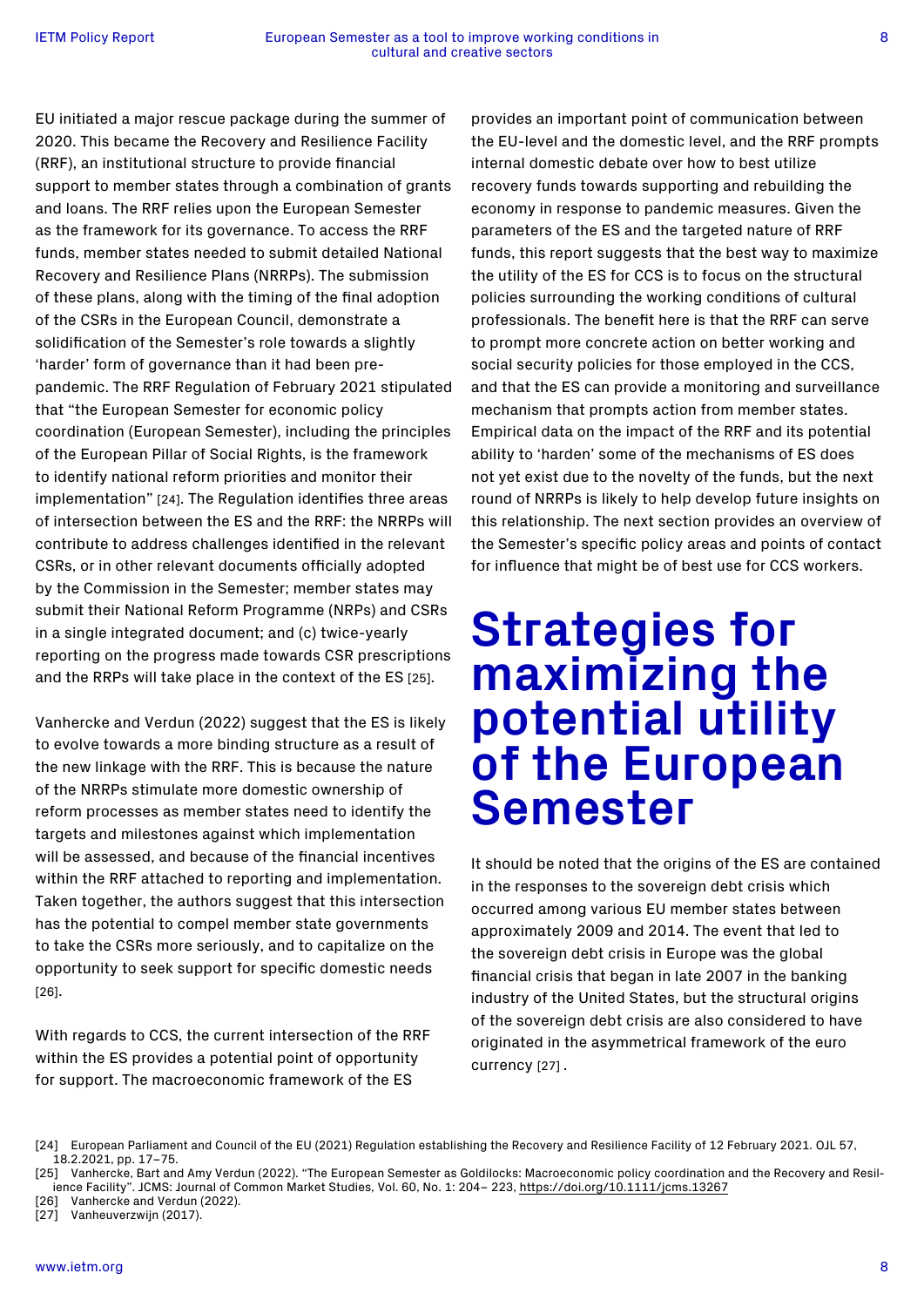The Economic and Monetary Union (EMU) that established the single currency and European Central Bank created a full monetary union for all participating EMU members, yet the EU's single market does not include a single fiscal union [28]. This is a critical point for understanding the opportunities and limitations of the ES, because it means that the economic governance structure of the EU is such that member states share a monetary union (single currency, centralized inflation rate, independent EU-level central bank) and are integrated into an economic union (single market, single external trade policy), yet remain entirely sovereign when it comes to fiscal policy. Fiscal policy includes (but is not limited to) taxation, public spending, and public borrowing. Thus, taxing and spending decisions – what some observers might maintain are the very essence of domestic politics – remain at national competence apart from the EU economic governance mechanisms. The relevance here for CCS is attached to the scope of a member state's public expenditures, subsidies, and taxation rules and exemptions; this particular domestic sphere of competence is where policies relating to public spending on CCS would take place, whether via direct spending, subsidies for cultural endeavours, or tax exemptions for various kinds of employment in CCS. This explanation of EMU asymmetry is helpful for situating the utility of the ES.

The ES itself became a way to foster more convergence among the very different domestic political economy practices of EMU and non-EMU EU members in order to avoid a repeat of the sovereign debt crisis. While the EU itself has no competence over the public finances of EU members (and indeed there is little to no political appetite for pushing for more integration in fiscal policy), the crisis revealed the vulnerability of the euro area to economic downturns. Without direct 'hard-law' tools to invoke a single set of shared policies to stabilize the single currency, the decision was made during the height of the crisis to develop a mode of governance that could survey, monitor, make recommendations, and increase the shared transparency of domestic practices, but would still not directly infringe upon the decisions of sovereign states over fiscal policies. The ES thus became in effect an information-sharing and response tool to help member states identify areas within domestic economies that could become a strain on the limitations of the shared

single currency. Because of this, the ES is not a single venue where CCS advocates can push for a single set of outcomes, but it is a framework where advocates can target various working groups attached to prescribing relevant employment support and social policies.

The CSRs themselves are presented as yearly numbered recommendations to member states, and vary a great deal in terms of amount, depth, and detail. While the EU itself does not designate formal policy area descriptors for these CSRs, researchers have designed a dataset to categorize the main policy areas in order to examine the similarities and differences in recommendations to member states. The dataset developed by Haas et al is helpful for categorizing the CSRs into the following ten policy areas [29]:

- Budgetary policies;
- Business;
- Competition:
- Education and innovation;
- Employment and wages;
- Environment;
- Funding, housing and banking;
- Infrastructure and energy;
- Public administration;
- Social policy.

This list (whose categories are explained in depth in the dataset's codebook) illustrates the areas of ES attention. It is evident that the emphasis in CSR content is on structural areas that ultimately impact the cohesiveness of the single market and single currency area. The content of specific CSRs also illustrates that the prescriptions are geared toward discouraging economic practices that could lead to extreme divergence among the member states economies. Because of this, advocacy for CCS improvement of working conditions should concentrate on working within the topical parameters of what the ES does in terms of policy areas, and what its limitations are in terms of making explicit recommendations. This report recommends that a useful strategy for maximizing the potential utility of the European Semester for CCS is to advocate at the EU-level within any bodies related to employment and social policies. A summary of policy areas and committees are provided below.

<sup>[28]</sup> Verdun, Amy (1996). "An 'asymmetrical' economic and monetary union in the EU: Perceptions of monetary authorities and social partners." Journal of European Integration, Vol. 20, No. 1: 59-81,<https://doi.org10.1080/07036339608429045>

<sup>[29]</sup> D'Erman, Valerie J.; Haas, Jörg; Schulz, Daniel F.; Verdun, Amy, 2021, "EUROSEM CSR Dataset", [https://doi.org/10.5683/SP2/CYRZHE,](https://doi.org/10.5683/SP2/CYRZHE) Scholars Portal Dataverse, V1.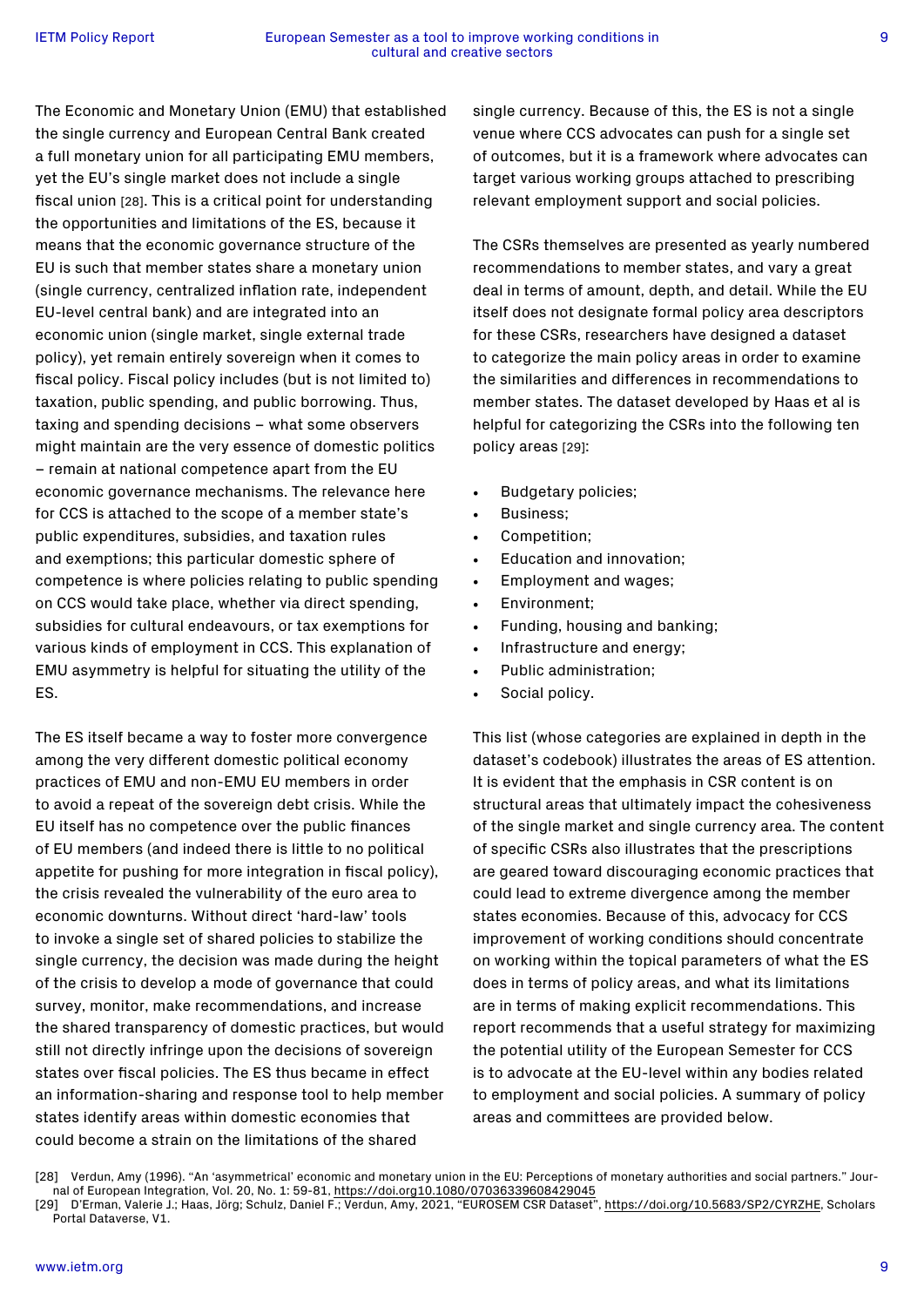### *Policy area 1: Employment and Wages*

Given that the overarching goal of the ES and macroeconomic coordination is about stabilizing a strong, productive and resilient single market, the policy area of employment and wages is the most salient area to advocate for improvements in labour market conditions for artists and cultural performers and producers. CSRs are a potentially useful place for encouraging prescriptions that directly and indirectly support the working conditions for the CCS. Each EU member state has a "Representative Office of the European Commission" in the capital city; the central role of these offices is to connect Commission priorities with national and regional authorities. This connection goes beyond the realm of CSRs or even the ES, and serves as a general component of dialogue between Commission and member states on all EU-related issues [30]. That being said, these offices can also serve as a useful point of communication on CSR-specific details, and perhaps provide informal channels of discussion and awareness on how domestic actors might place themselves to provide input into future CSRs. These offices would be a suitable place to advocate for improvements in the following labour market conditions (list below is suggestive only and is heavily shaped on national context and local circumstances):

- Minimum wage supports for precarious industries;
- Tax deferral schemes for temporary and low-income workers;
- Collective bargaining and/or social partner support specifically tailored for the CCS;
- Public wage adjustment schemes designed to help workers in the CCS put aside and shelter funds for periods of unemployment, sickness, or disability.

### *Policy area 2: Social Policy*

While academics and analysts are divided on how much attention the ES gives to the field of social policy (with some appreciating the raised profile of social policies in CSR content, and others instead identifying a heavy dominance of economic priorities), it is safe to say that the ES and its CSRs do not neglect the field of social policy as being an important component of macroeconomic convergence. To this end, research on CSR content across countries demonstrates that consistent attention is given to essential social services and welfare policies, in terms of recommending policies that might serve to streamline the foundation for the productivity and resilience of the single market. In this sense, the area of social policy would be suitable to advocate for improvements in areas such as (but not limited to):

- Pension schemes that intentionally accommodate the irregularity of CCS employment;
- Unemployment benefits that go beyond stop-gap emergency measures and are compatible with precious and irregular forms of CCS employment;
- A 'social status of the artist' within member states to help CCS workers access and engage with related social policy benefits relevant for those engaged in artistic and cultural productions.

### *Policy area 3: Education and Innovation*

Given that many CCS workers are independent freelancers and/or contractors, operating in a (more often than not) fragmented labour market, there are reduced opportunities for lifelong learning, training, and networking when compared to a more formalized and established employment sector. In this vein, policy prescriptions in education and innovation for supporting the working conditions of the CCS could be presented as:

- Public subsidies for training programs and employment skills opportunities;
- In synthesis with RRF priorities of supporting the EU digital economy, prescriptions for digital access frameworks, as well as for intellectual property provisions for CCS workers reliant on digital platforms;
- Attaching access to funding for creative stakeholders to existing educational programs.

### *Sectoral CSRs relevant for the CCS*

In consideration of the European Commission's designated CSRs for both 2019 and 2020, it is clear that there is a divergence in focus between the two years, due to the change in urgent necessities posed within member states to deal with the COVID-19 crisis. Originally, in 2019, the topic of employment incentives was more present in terms of specifically identifying sectors such as construction, manufacturing, education and agriculture, all of which reflect a need to address the issues of upskilling and

<sup>[30]</sup> European Commission (n.d.). "Representations in Member States." [https://ec.europa.eu/info/about-european-commission/contact/representa]( https://ec.europa.eu/info/about-european-commission/contact/representations-member-states_en)[tions-member-states\\_en]( https://ec.europa.eu/info/about-european-commission/contact/representations-member-states_en)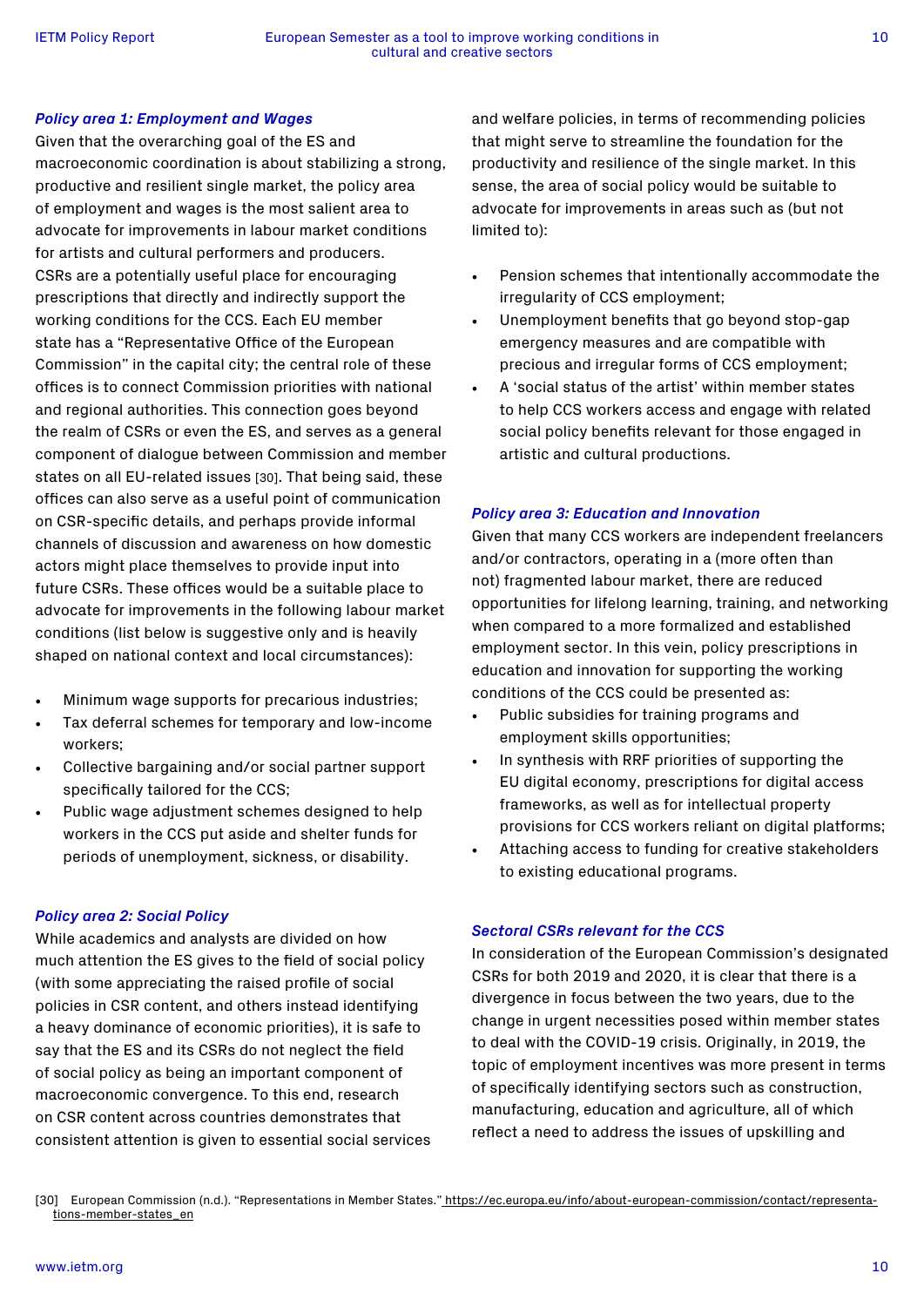improving working conditions. A particular sector which is noteworthy is the education sector, where multiple CSR's have addressed the need to boost the attractiveness of the sector for its workforce. For instance, in Estonia, the high degree of skills shortages has caused the Commission to urge the Member State to enhance the working conditions of teachers and focus training initiatives to improve labour shortages, as such 'the quality of teaching and education policies in response to demographic and economic trends would strengthen the capacity of the education and training system' [31]. By 2020, it was clear that the societal demands of the COVID-19 pandemic have shifted CSR's towards socioeconomic recovery as a way to ensure both businesses and workforces establish proper measures for resiliency and safety, most prominently, within the health and tourism sectors. While obvious recommendations were introduced to Member States to improve the health and safety measures within the workplace through social distancing, staffing challenges were recognised to be a pressing issue. In Austria, the Commission recommended that it is necessary to 'secure the free flow of cross-border workers' while also implementing "adequate remuneration" [32] to boost the attractiveness and efficiency of the nursing sector. Additionally, as large scale confinement measures took hold, the Commission also addressed the challenges and needs within the tourism sector, with this being an essential proportion of many Member States economies. As such, the Commission's CSRs clearly states that "the current situation calls for targeted policy responses" [33] [34] [35] [36] [37] [38] [39] [40] and has called on Member States to mitigate any temporary reduction in uniformity within the sector.

In consideration of the following CSRs between 2019 and 2020, there is evidence to support that there is definitely space for the Cultural and Creative Sector (CCS) to be directly included within targeted policy recommendations for Member States. As a sector which has been most severely affected by COVID-19 alongside tourism and health, the issues of improving skills and working conditions would also be relevant to the CCS in achieving a better situation for artists and diminish any precariousness in the future.

- [31] Recommendation for a COUNCIL RECOMMENDATION on the 2019 National Reform Programme of Estonia and delivering a Council opinion on the 2019 Stability Programme of Estonia
- [32] Recommendation for a COUNCIL RECOMMENDATION on the 2020 National Reform Programme of Austria and delivering a Council opinion on the 2020 Stability Programme of Austria
- [33] Recommendation for a COUNCIL RECOMMENDATION on the 2020 National Reform Programme of Austria and delivering a Council opinion on the 2020 Stability Programme of Austria [34] Recommendation for a COUNCIL RECOMMENDATION on the 2020 National Reform Programme of Cyprus and delivering a Council opinion on the
- 2020 Stability Programme of Cyprus
- [35] Recommendation for a COUNCIL RECOMMENDATION on the 2020 National Reform Programme of Greece and delivering a Council opinion on the 2020 Stability Programme of Greece [36] Recommendation for a COUNCIL RECOMMENDATION on the 2020 National Reform Programme of France and delivering a Council opinion on the
- 2020 Stability Programme of France
- [37] Recommendation for a COUNCIL RECOMMENDATION on the 2020 National Reform Programme of Croatia and delivering a Council opinion on the 2020 Convergence Programme of Croatia
- [38] Recommendation for a COUNCIL RECOMMENDATION on the 2020 National Reform Programme of Italy and delivering a Council opinion on the 2020 Stability Programme of Italy
- [39] Recommendation for a COUNCIL RECOMMENDATION on the 2020 National Reform Programme of Malta and delivering a Council opinion on the 2020 Stability Programme of Malta
- [40] Recommendation for a COUNCIL RECOMMENDATION on the 2020 National Reform Programme of Cyprus and delivering a Council opinion on the 2020 Stability Programme of Cyprus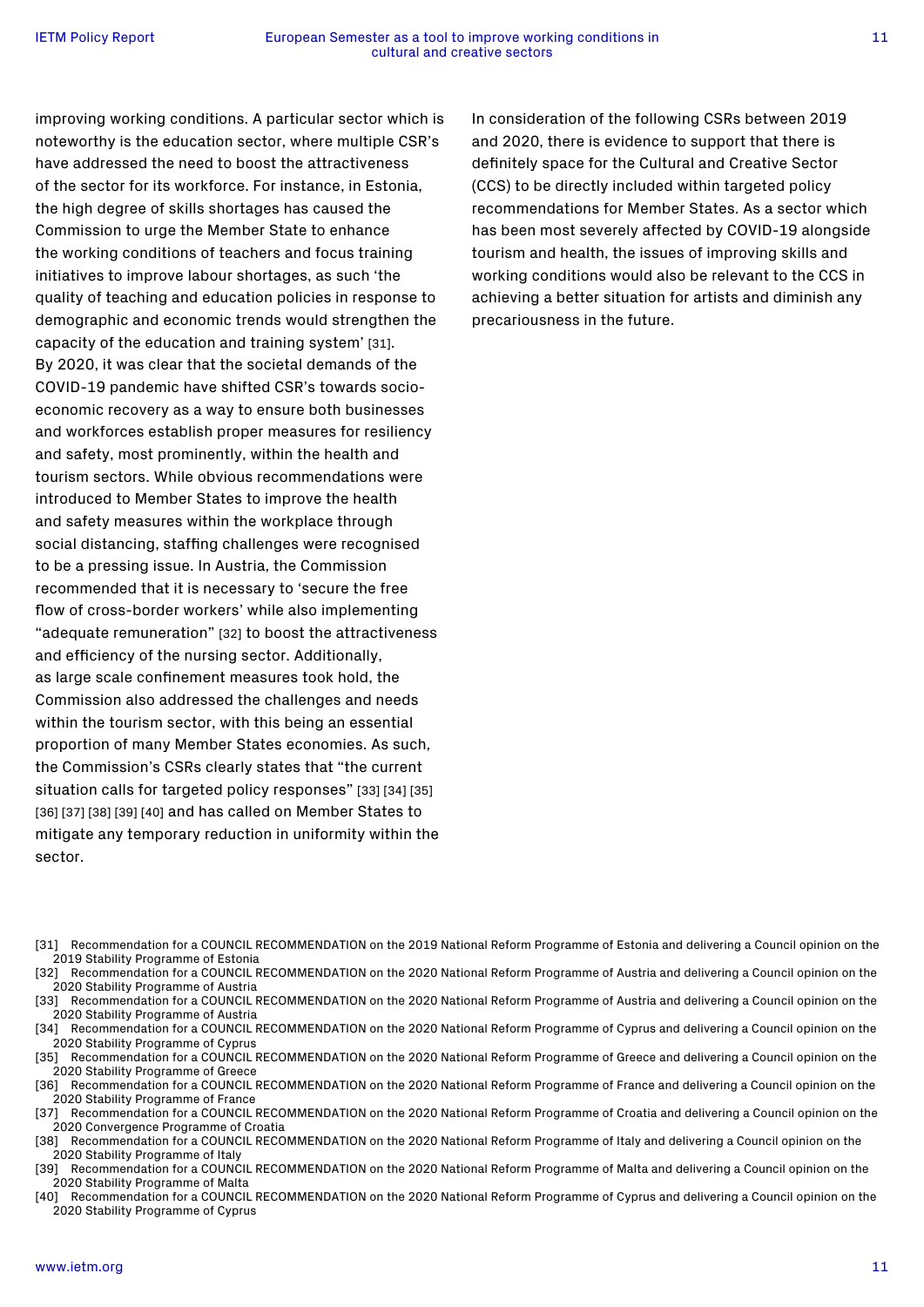### **Summary**

The European Semester provides an avenue for Creative and Cultural Sector advocates to lobby for better working conditions to support artists and cultural professionals. Such professionals are frequently subject to temporary projects and short-term contracts, and also frequently lack the kinds of social security policies and working protections that help to foster sustainable working conditions. While the Semester began as a largely macroeconomic surveillance tool, designed to stabilize the euro area in response to sovereign debt crisis, it engages with Country-Specific Recommendations on topics involving labour laws, wages, and welfare policies. For this reason, the Semester can be helpful towards encouraging and fostering a convergence of working conditions for CCS professionals across the European Union.

The recent Recovery and Resilience Facility – an EU financial rescue tool coming on the heels of the COVID-19 pandemic – works with the existing framework and schedule of the European Semester to gather information on national reports. Because the RRF provides loans and grants for member states, and because it accompanies the recommendations of the Semester's CSRs, there is increased opportunity for the EU to encourage and support more structural changes related to CCS working conditions. This is a valuable development, as it utilizes a supranational mechanism that promotes a healthy degree of convergence but still does not breach EU legal obligations of subsidiarity by intruding into the sovereign domestic spheres of fiscal policy decisions. There is hope that the financial incentives provided by the RRF may help to motivate member states to undertake parallel reforms of CCS working conditions together.

The report summarizes the key policy areas under the Semester's purview, and outlines the central EU offices where advocacy for CCS working conditions might be best targeted. The central findings for this report are as follows:

• The Semester as macroeconomic coordination mechanism at the EU-level is relevant because of its objectives towards promoting convergence and stability among the highly divergent fiscal and social policies of EU member states. For CCS, this is potentially useful as the coordinative aspect of the Semester provides the topical purview of addressing the need for more effective working supports for CCS across the entire Union.

- Research on the utility and the effectiveness of Semester activities to date suggest that national responses to CSRs vary enormously in terms of implementation rates, member state responses, and time periods. Newer research also suggests that local actors utilize CSR content as leverage when CSRs serve the existing interests of domestic actors, but are also likely to ignore CSR prescriptions when the content contrasts with existing interests. This finding suggests that the Semester's tools do indeed hold possibilities for CCS advocates, but that advocacy should not concentrate at the EU-level alone, and should instead work in tandem with wellplaced domestic governing actors.
- The recent Recovery and Resilience Facility, designed in response to the COVID-19 pandemic, provides loans and grant to member states to help with pandemic-related economic fallout. The RRF requires each member states to prepare National Recovery and Resilience Plans detailing how the funds will be used, and how these funds are in line with EU headline goals relating to (among other areas) Digital Europe. The preparation of these plans has been incorporated with the Semester cycle and existing national responses to Semester tools. Because of the money involved in the RRF, this report suggests that the current moment is a ripe one for CCS advocates trying to utilize the Semester and CSRs for furthering working supports for cultural professionals, as the provision of funds to national reform programmes is likely to 'harden' somewhat the existing soft framework of Semester monitoring and surveillance.
- The most salient areas for CCS advocates to contact are: Representative Offices of the European Commission in each member state (for the purpose of establishing a presence and a relationship with EU-national sources of dialogue in each country); the Council of the EU committee configuration on Employment and Social Affairs (for the purpose of encouraging member state representatives to focus on employment support policies for workers in temporary, precarious, and fragmented areas of labour); and national governmental ministries of culture (the most direct source of input for domestic policy-making on the topics of public spending and taxation related to CCS).